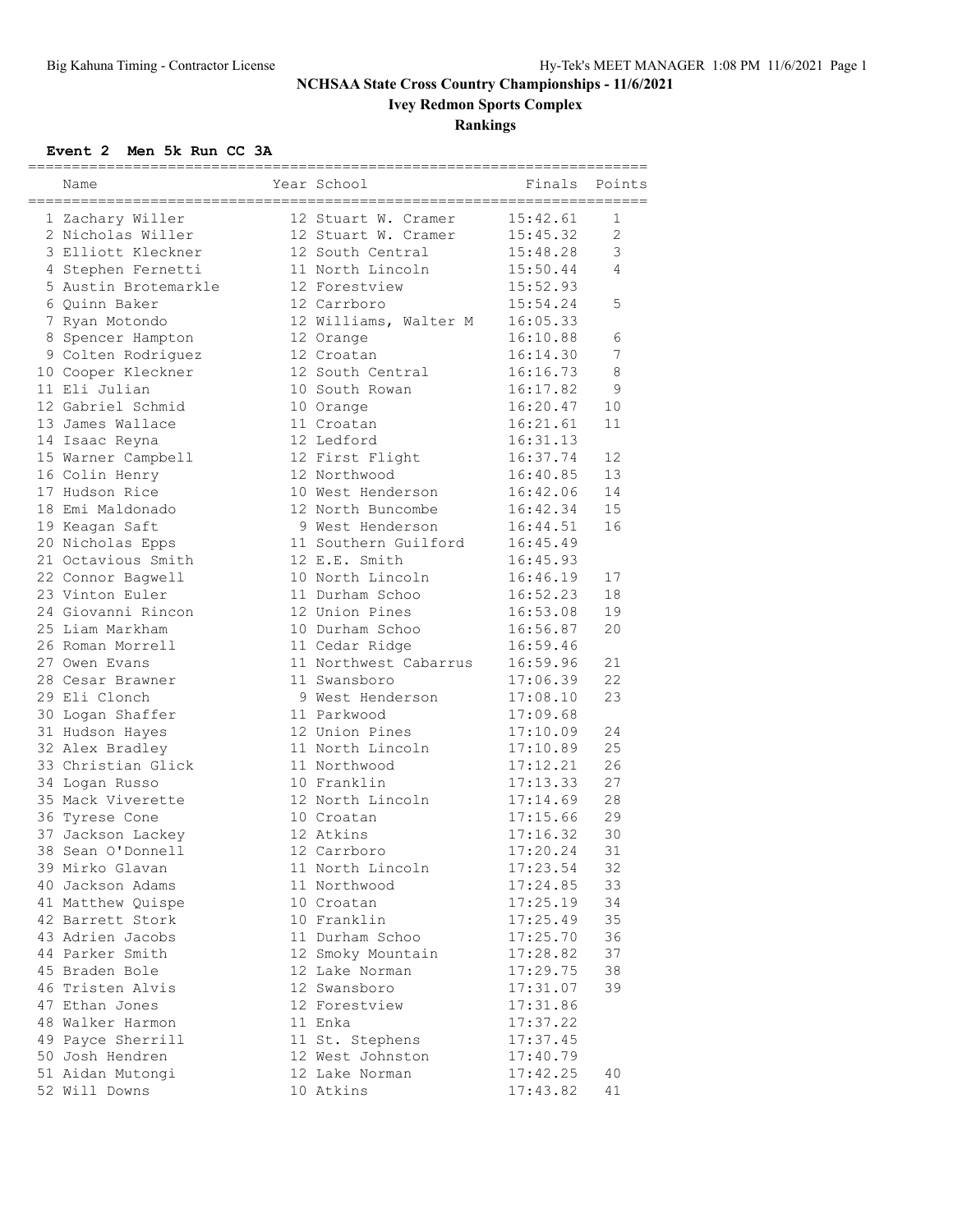**Ivey Redmon Sports Complex**

**Rankings**

### **....Event 2 Men 5k Run CC 3A**

| 53 Alden Cathey           | 10 Orange           | 17:44.54 | 42 |
|---------------------------|---------------------|----------|----|
| 54 Jackson Hannon         | 11 First Flight     | 17:44.58 | 43 |
| 55 Sean Manning           | 12 Croatan          | 17:44.94 | 44 |
| 56 Joseph Hover           | 12 Freedom          | 17:45.82 |    |
| 57 Ethan Horton           | 12 Orange           | 17:46.10 | 45 |
| 58 Ethan Wilson           | 10 West Rowan       | 17:49.39 |    |
| 59 Matthew Riggs          | 12 South Central    | 17:51.10 | 46 |
| 60 Simon Thomas           | 11 South Central    | 17:51.80 | 47 |
| 61 Nicholas Pell          | 12 Orange           | 17:51.99 | 48 |
| 62 Anderson Metty         | 10 North Brunswick  | 17:52.02 |    |
| 63 Matthew Sullivan       | 11 Northwood        | 17:53.14 | 49 |
| 64 Caleb Phillips         | 11 Smoky Mountain   | 17:53.22 | 50 |
| 65 Lance Surles           | 11 West Johnston    | 17:53.56 |    |
| 66 Gavin Jessup           | 11 Currituck        | 17:53.65 |    |
|                           |                     |          |    |
| 67 Roscoe Greene          | 9 West Henderson    | 17:53.81 | 51 |
| 68 Justin Roeder          | 12 South Central    | 17:53.95 | 52 |
| 69 Andrew DelBene         | 12 Tuscola          | 17:54.59 |    |
| 70 Cooper Long            | 12 Oak Grove Hi     | 17:56.93 |    |
| 71 Maxwell Risenmay       | 10 Cape Fear        | 17:58.78 |    |
| 72 Preston Gantt          | 11 Western Harnett  | 17:59.10 |    |
| 73 Joshua Martinez        | 12 Rocky Mount      | 17:59.62 |    |
| 74 Ender Limb             | 12 Union Pines      | 17:59.64 | 53 |
| 75 Devon Coughlin         | 12 First Flight     | 17:59.66 | 54 |
| 76 Aaron Jones            | 10 South Rowan      | 17:59.92 | 55 |
| 77 Grant Byers            | 10 North Buncombe   | 17:59.95 | 56 |
| 78 James Anderson         | 10 Jesse Carson     | 18:00.75 |    |
| 79 Logan Helms            | 12 North Lincoln    | 18:01.25 | 57 |
| 80 Grayson Cromer         | 10 South Rowan      | 18:03.90 | 58 |
| 81 Trey Austin            | 10 Croatan          | 18:05.07 | 59 |
| 82 Luke Auten             | 12 Stuart W. Cramer | 18:05.08 | 60 |
| 83 AJ Beasley             | 10 Rocky Mount      | 18:06.02 |    |
| 84 Ethan Hall             | 12 Atkins           | 18:07.29 | 61 |
| 85 Seth Nelson            | 9 West Carteret     | 18:08.65 | 62 |
| 86 Kolton Hodges          | 11 North Lincoln    | 18:09.27 | 63 |
| 87 Collin Kirk            | 11 Central Davidson | 18:09.62 |    |
| 88 Carson Ritchie         | 11 East Rowan       | 18:10.30 | 64 |
| 89 Cooper Wozniak         | 10 Lake Norman      | 18:11.32 | 65 |
| 90 Chance McCubbin        | 9 West Carteret     | 18:15.92 | 66 |
|                           | 12 West Brunswick   | 18:17.03 |    |
| 91 Truman Helm            |                     |          |    |
| 92 Thomas Ferguson        | 12 East Rowan       | 18:18.25 | 67 |
| 93 Jackson Steffens       | 10 Durham Schoo     | 18:18.95 | 68 |
| 94 Javon Taylor           | 9 Lake Norman       | 18:23.46 | 69 |
| 95 Logan Totten-Lancaster | 9 Union Pines       | 18:24.97 | 70 |
| 96 Nolan Menanno          | 12 Durham Schoo     | 18:25.07 | 71 |
| 97 Brady Rowland          | 11 Lake Norman      | 18:25.98 | 72 |
| 98 Austin Cope            | 12 West Iredell     | 18:26.16 |    |
| 99 Wilborn Coward         | 11 Durham Schoo     | 18:28.36 | 73 |
| 100 Sam Bartlett          | 12 Durham Schoo     | 18:28.42 | 74 |
| 101 Jacob Mueller         | 11 White Oak        | 18:31.07 |    |
| 102 Griffin Brantley      | 12 South Central    | 18:32.52 | 75 |
| 103 Andrew Kimbrel        | 12 Northwood        | 18:33.53 | 76 |
| 104 Patrick Pyne          | 9 Carrboro          | 18:34.44 | 77 |
| 105 Henry Smith           | 11 West Brunswick   | 18:36.34 |    |
| 106 John Preisser         | 12 Carrboro         | 18:37.99 | 78 |
| 107 Andrew Garrison       | 12 Franklin         | 18:39.15 | 79 |
|                           |                     |          |    |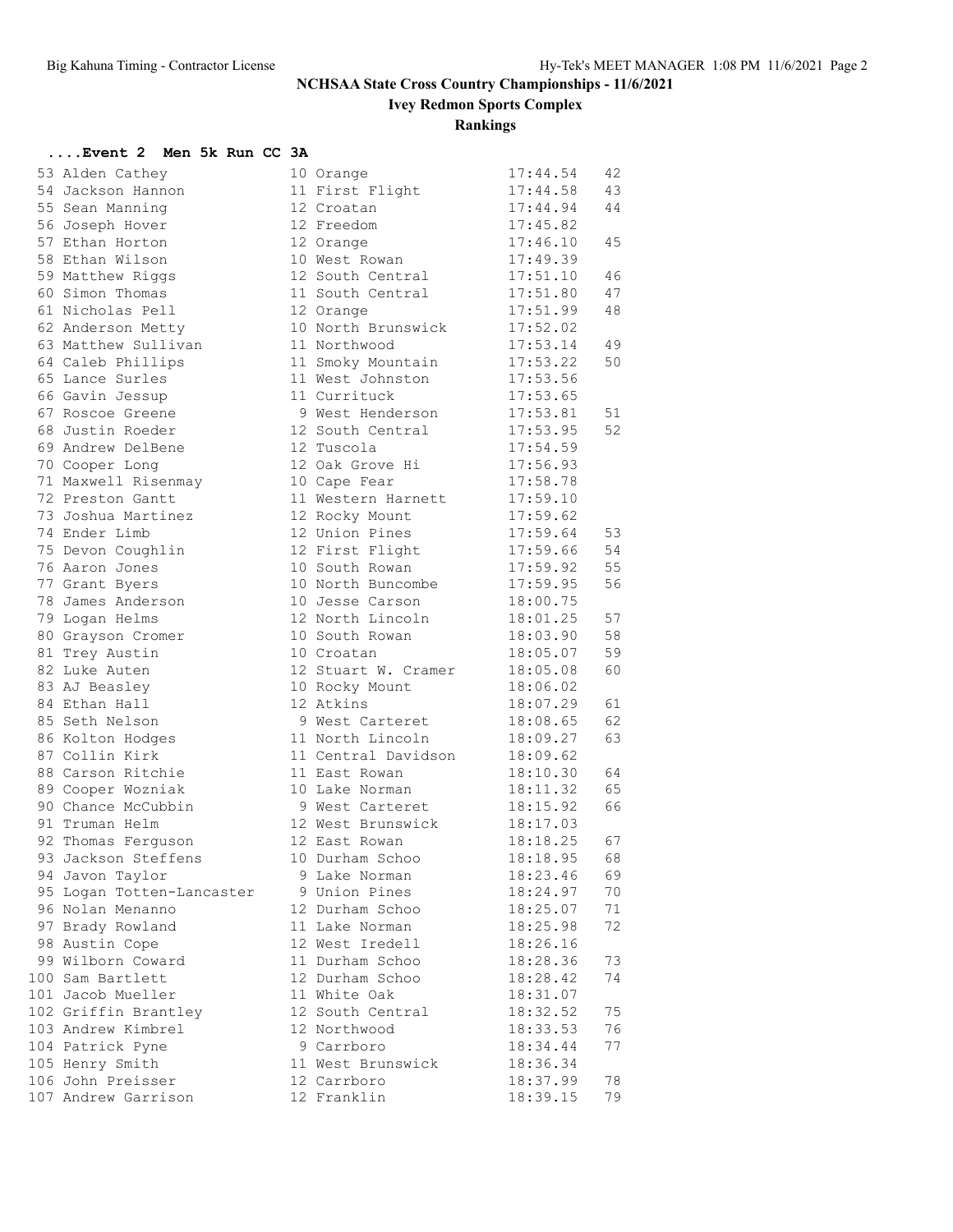**Ivey Redmon Sports Complex**

### **Rankings**

### **....Event 2 Men 5k Run CC 3A**

| 108 Hunter Guthrie    | 11 West Carteret                                              | 18:40.12                   | 80  |
|-----------------------|---------------------------------------------------------------|----------------------------|-----|
| 109 Ian Henry         | 9 Northwood<br>9 Carrboro                                     | $18:40.89$ 81              |     |
| 110 Alexander Kwok    |                                                               | $18:41.58$ 82              |     |
| 111 Trevor Martin     | 10 Swansboro                                                  | 18:41.68 83                |     |
| 112 Joseph Brooks     | 12 Swansboro 18:42.56 84                                      |                            |     |
| 113 Quetzal Kuppinger | 12 Atkins                                                     | 18:44.63 85                |     |
| 114 Matthew Hill      | 12 non-new                                                    | 18:45.37 86<br>18:46.89 87 |     |
| 115 Carter Bass       | 10 West Carteret                                              |                            |     |
| 116 Croft McLean      | 12 Croatan                                                    | $18:47.73$ 88              |     |
| 117 Bennett Knauer    | 9 North Buncombe 18:50.58                                     |                            | 89  |
| 118 Chase Matis       | 9 First Flight                                                | 18:51.93 90                |     |
| 119 Blake Andrews     | 11 Northwest Cabarrus 18:52.38 91                             |                            |     |
| 120 Lucas O'Neal      | 10 Atkins                                                     | 18:52.59 92<br>18:53.62 93 |     |
| 121 Zeb Mathis        | 9 Smoky Mountain                                              |                            |     |
| 122 Kris Chambers     | 11 Lake Norman 18:53.92 94                                    |                            |     |
| 123 Carter Bole       | 9 Lake Norman 18:54.15                                        |                            | 95  |
| 124 Jordan Granados   | 11 Stuart W. Cramer 18:54.87 96                               |                            |     |
| 125 Brooks Hubbard    | 10 South Rowan 18:58.15 97                                    |                            |     |
| 126 Patrick Lamp      | 12 Stuart W. Cramer 18:59.49 98<br>11 Union Pines 18:59.94 99 |                            |     |
| 127 Brayden Muhly     | 11 Union Pines<br>10 Franklin                                 |                            |     |
| 128 Aaron Ashe        |                                                               | 19:05.69                   | 100 |
| 129 Alexander Emmons  | 12 Carrboro                                                   | 19:08.42                   | 101 |
| 130 Noah Nielson      | 10 Northwood                                                  | 19:09.29                   | 102 |
| 131 Landon Gray       | 11 West Carteret 19:09.98                                     |                            | 103 |
| 132 Bricen Burleson   | 10 South Rowan                                                | 19:11.88                   | 104 |
| 133 Mason Pittman     | 11 West Henderson                                             | 19:12.24                   | 105 |
| 134 Gabe Jimison      | Orange                                                        | 19:13.38                   | 106 |
| 135 George Smith      | 11 West Henderson                                             | 19:17.72                   | 107 |
| 136 Cyrus Neal        | 9 Orange                                                      | 19:18.77                   | 108 |
| 137 Colman Hopfinger  | 11 Smoky Mountain 19:19.63                                    |                            | 109 |
| 138 Shayden Edwards   | 10 East Rowan                                                 | 19:22.76                   | 110 |
| 139 Daniel Fabian     | 11 East Rowan                                                 | 19:24.25                   | 111 |
| 140 Gavin Bramer      | 11 Atkins                                                     | 19:25.12                   | 112 |
| 141 Christopher Allen | 10 Atkins                                                     | 19:25.39                   | 113 |
| 142 Cameron Ritchie   | 11 East Rowan                                                 | 19:26.07                   | 114 |
| 143 Joseph Wagner     | 9 First Flight 19:30.09                                       |                            | 115 |
| 144 Brian Hickman     | 9 South Rowan                                                 | 19:30.97                   | 116 |
| 145 Christopher Greer | 10 Northwest Cabarrus 19:35.19                                |                            | 117 |
| 146 Braden Patterson  | 12 Northwest Cabarrus 19:35.65                                |                            | 118 |
| 147 Liam Lawing       | 10 North Buncombe                                             | 19:36.92                   | 119 |
| 148 James Dudek       | 10 First Flight                                               | 19:39.22                   | 120 |
| 149 Derek Gilliland   | 9 North Buncombe                                              | 19:40.29                   | 121 |
| 150 Brady Geddes      | 10 Swansboro                                                  | 19:40.55                   | 122 |
| 151 Holden Hamlin     | West Henderson                                                | 19:46.47                   | 123 |
| 152 James Gaudet      | 12 Carrboro                                                   | 19:49.13                   | 124 |
| 153 Cameron Beaver    | 11 Northwest Cabarrus                                         | 19:50.33                   | 125 |
| 154 Liam Staten       | 10 Swansboro                                                  | 19:50.68                   | 126 |
| 155 Dominic Faetz     | 11 Franklin                                                   | 19:51.30                   | 127 |
| 156 Reid Cook         | 11 North Buncombe                                             | 19:54.80                   | 128 |
| 157 Liam Minnich      | 9 First Flight                                                | 20:05.15                   | 129 |
| 158 Grant Long        | 10 Northwest Cabarrus                                         | 20:09.67                   | 130 |
| 159 Richard Ly        | 12 Smoky Mountain                                             | 20:18.04                   | 131 |
| 160 Seth Drake        | 11 East Rowan                                                 | 20:29.46                   | 132 |
| 161 Davey McCoy       | 9 Smoky Mountain                                              | 20:31.34                   | 133 |
| 162 Ivan Olgiati      | 12 Union Pines                                                | 20:45.96                   | 134 |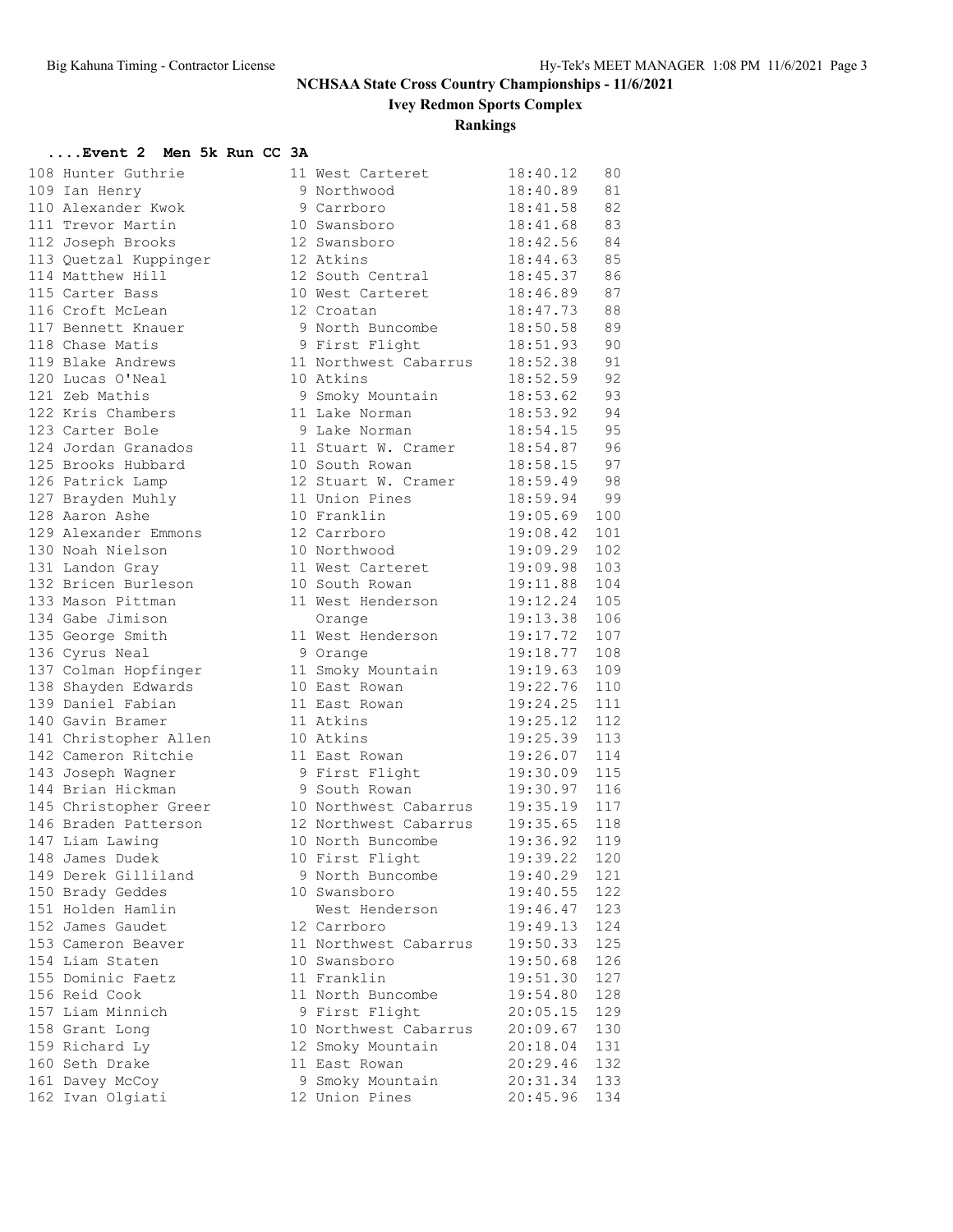**Ivey Redmon Sports Complex**

### **Rankings**

### **....Event 2 Men 5k Run CC 3A**

| 163 Miquel Popchock Moreno | 9 North Buncombe      | 20:47.38       | 135 |
|----------------------------|-----------------------|----------------|-----|
| 164 Landon Dudas           | 9 East Rowan          | 20:55.30 136   |     |
| 165 Sandlin Nowell         | 9 West Carteret       | 20:58.33 137   |     |
| 166 Bodie Alvis            | 11 Swansboro          | 20:58.80 138   |     |
| 167 Riley Kay              | 10 West Carteret      | $21:10.32$ 139 |     |
| 168 Tyler Loak             | 12 Northwest Cabarrus | 21:40.16 140   |     |
| 169 Dillan McManus         | 9 Stuart W. Cramer    | 21:43.44 141   |     |
| 170 Aidan Menickelli       | 9 Smoky Mountain      | $21:48.59$ 142 |     |
| 171 Andrew Hill            | 10 Union Pines        | 21:56.26 143   |     |
| 172 Landon Chavonic        | 10 Franklin           | 22:11.98 144   |     |
| 173 Cooper Tyler           | Franklin              | $22:17.97$ 145 |     |
| 174 Conner Overcash        | 11 South Rowan        | $23:14.98$ 146 |     |
| 175 Joe Fargher            | 9 Stuart W. Cramer    | 26:20.77 147   |     |

Team Scores

|  | Rank Team                                                                      | ========== | Total | $\mathbf{1}$ | 2  | 3  | 4  | 5   | $*6$ | $*7$    | $*8$                         | $*9$ |
|--|--------------------------------------------------------------------------------|------------|-------|--------------|----|----|----|-----|------|---------|------------------------------|------|
|  | =================================<br>1 North Lincoln<br>Total Time: 1:24:25.75 |            | 106   | 4            | 17 | 25 | 28 | 32  | 57   | 63      | ============================ |      |
|  | Average:                                                                       | 16:53.15   |       |              |    |    |    |     |      |         |                              |      |
|  | 2 Croatan                                                                      |            | 125   | 7            | 11 | 29 | 34 | 44  | 59   | 88      |                              |      |
|  | Total Time: 1:25:01.70                                                         |            |       |              |    |    |    |     |      |         |                              |      |
|  | Average:                                                                       | 17:00.34   |       |              |    |    |    |     |      |         |                              |      |
|  | 3 Orange                                                                       |            | 151   | 6            | 10 | 42 | 45 | 48  | 106  | 108     |                              |      |
|  | Total Time: 1:25:53.98                                                         |            |       |              |    |    |    |     |      |         |                              |      |
|  | Average:                                                                       | 17:10.80   |       |              |    |    |    |     |      |         |                              |      |
|  | 4 South Central                                                                |            | 156   | 3            | 8  | 46 | 47 | 52  | 75   | 86      |                              |      |
|  | Total Time:                                                                    | 1:25:41.86 |       |              |    |    |    |     |      |         |                              |      |
|  | Average:                                                                       | 17:08.38   |       |              |    |    |    |     |      |         |                              |      |
|  | 5 Northwood                                                                    |            | 197   | 13           | 26 | 33 | 49 | 76  |      | 81 102  |                              |      |
|  | Total Time:                                                                    | 1:27:44.58 |       |              |    |    |    |     |      |         |                              |      |
|  | Average:                                                                       | 17:32.92   |       |              |    |    |    |     |      |         |                              |      |
|  | 6 West Henderson                                                               |            | 209   | 14           | 16 | 23 | 51 | 105 |      | 107 123 |                              |      |
|  | Total Time: 1:27:40.72                                                         |            |       |              |    |    |    |     |      |         |                              |      |
|  | Average:                                                                       | 17:32.15   |       |              |    |    |    |     |      |         |                              |      |
|  | 7 Durham School of the Arts                                                    |            | 213   | 18           | 20 | 36 | 68 | 71  | 73   | 74      |                              |      |
|  | Total Time: 1:27:58.82                                                         |            |       |              |    |    |    |     |      |         |                              |      |
|  | Average:                                                                       | 17:35.77   |       |              |    |    |    |     |      |         |                              |      |
|  | 8 Stuart W. Cramer                                                             |            | 257   | $\mathbf{1}$ | 2  | 60 | 96 | 98  | 141  | 147     |                              |      |
|  | Total Time: 1:27:27.37                                                         |            |       |              |    |    |    |     |      |         |                              |      |
|  | Average:                                                                       | 17:29.48   |       |              |    |    |    |     |      |         |                              |      |
|  | 9 Union Pines                                                                  |            | 265   | 19           | 24 | 53 | 70 | 99  | 134  | 143     |                              |      |
|  | Total Time: 1:29:27.72                                                         |            |       |              |    |    |    |     |      |         |                              |      |
|  | Average:                                                                       | 17:53.55   |       |              |    |    |    |     |      |         |                              |      |
|  | 10 Carrboro                                                                    |            | 273   | $5^{\circ}$  | 31 | 77 | 78 | 82  | 101  | 124     |                              |      |
|  | Total Time:                                                                    | 1:29:08.49 |       |              |    |    |    |     |      |         |                              |      |
|  | Average:                                                                       | 17:49.70   |       |              |    |    |    |     |      |         |                              |      |